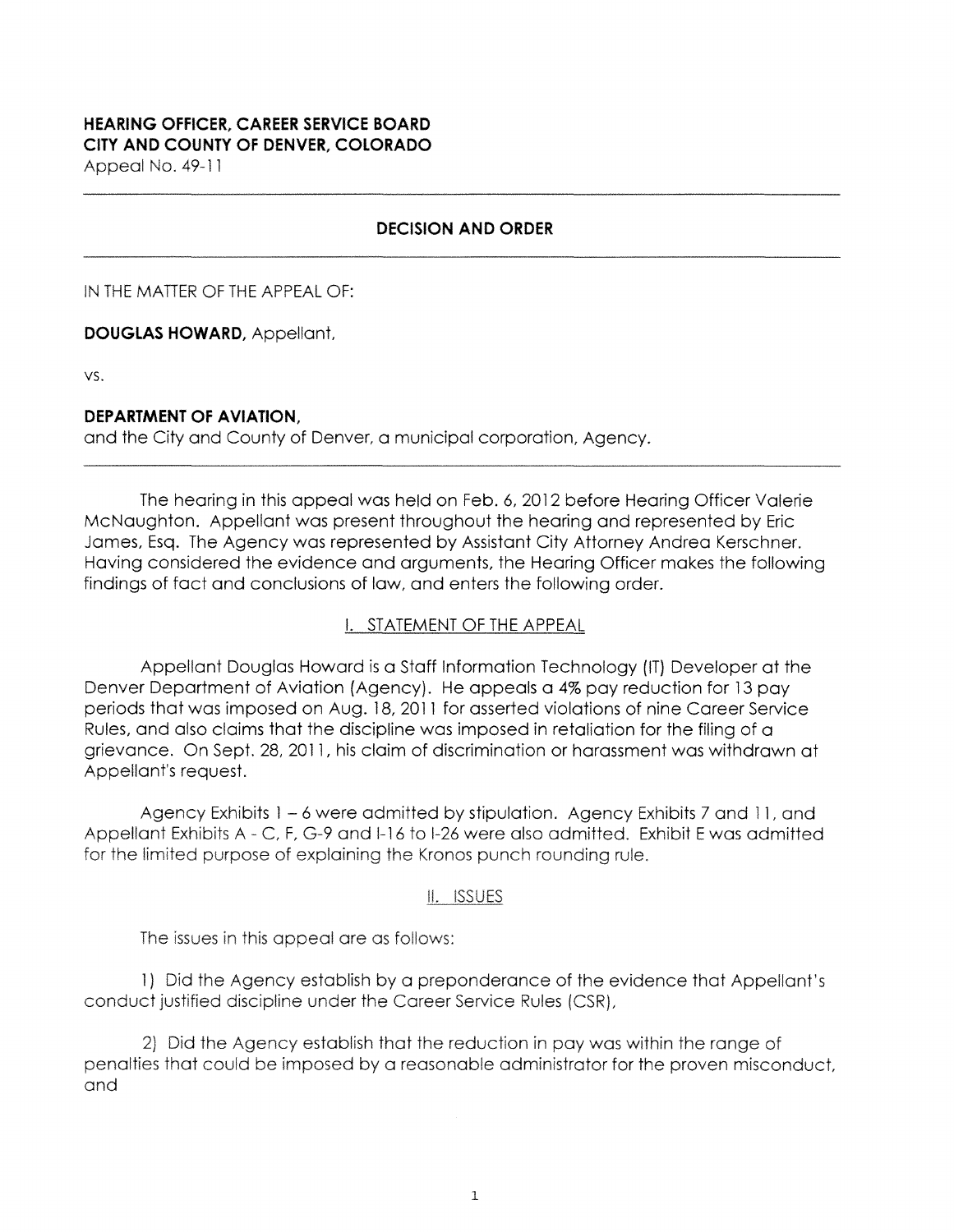3) Did Appellant establish that the discipline was imposed in retaliation for his filing of a grievance on May 3, 2011?

#### Ill. FINDINGS OF FACT

Appellant Douglas Howard has been employed with the City and County of Denver since July 2000, and had incurred no discipline **prior** to this reduction in pay. His duties include systems analysis and programming for software, operating systems and databases for the Department of Aviation located at the Denver International Airport. [Exh. A.] Appellant is a non-exempt employee under the federal Fair Labor Standards Act, 29 USC§ 201 et. seq. (FLSA}, who is paid on an hourly basis.

On Aug. 18, 2011, the Agency issued a disciplinary letter to Appellant for time management and performance issues from January to July. The letter imposed a 4% reduction in pay for 13 pay periods, changed Appellant's work schedule, and extended his June 27, 2011 90-day Performance Improvement Plan (PIP) by another 90 days. Appellant challenges that action under the Career Service Rules, and also asserts it was taken in retaliation for his filing of a grievance in May 2011 regarding his Performance Enhancement Program Report (PEPR).

Senior IT Developer Kristina McGinnis has been Appellant's supervisor for the past three years. In 2010, she noticed that Appellant's performance was declining. On March 10, 2010, they met to discuss several issues, including excessive time spent in the Wellness Center and Appellant's failure to complete work assignments on time. Ms. McGinnis instructed Appellant to punch in by his start time of 6 am, then go to his desk and start his work. Appellant agreed to work on those issues.

In the months that followed, Ms. McGinnis did not see improvement in either performance area. She observed that Appellant was sometimes not at his work location, and was still not finishing assignments in a timely manner. On August 28, 2011, Appellant was not at the office when Ms. McGinnis arrived at 8:40 am, although his time records showed he had punched in at 6 am. Ms. McGinnis met with Appellant later that day, and changed his shift to 8 am to 4:30 pm to align his hours with that of the rest of the staff so she could monitor his attendance and performance. She also removed him from a flex schedule under which Appellant took every other Monday off. An hour later, Appellant returned to ask if his start time could be changed to 7 am because of his bus schedule. Ms. **McGinnis agreed. [McGinnis, 9:33 am.]** 

That December, Appellant asked for a change back to flex time. Ms. McGinnis forwarded the request to Deputy Manager Sally Covington, who denied the request based on Appellant's continued failure to keep to his work schedule. Ms. McGinnis, Ms. Covington, and Deputy Manager of Communications and Marketing Jeff Green held a meeting with Appellant on January 5, 2011 to communicate that decision. The next day, Mr. Green sent Appellant an email memorializing that conversation. [Exh. 4.] The email confirmed that the request had been denied, and that Appellant's schedule would therefore continue to be 7 am to 3:30 pm, Monday through Friday. Mr. Green instructed Appellant to take his 30 minute lunch break between 11 am to 2 pm, and to clock in using the Kronos unit located in the break room on Level 9 of the Airport Office Building near his work location.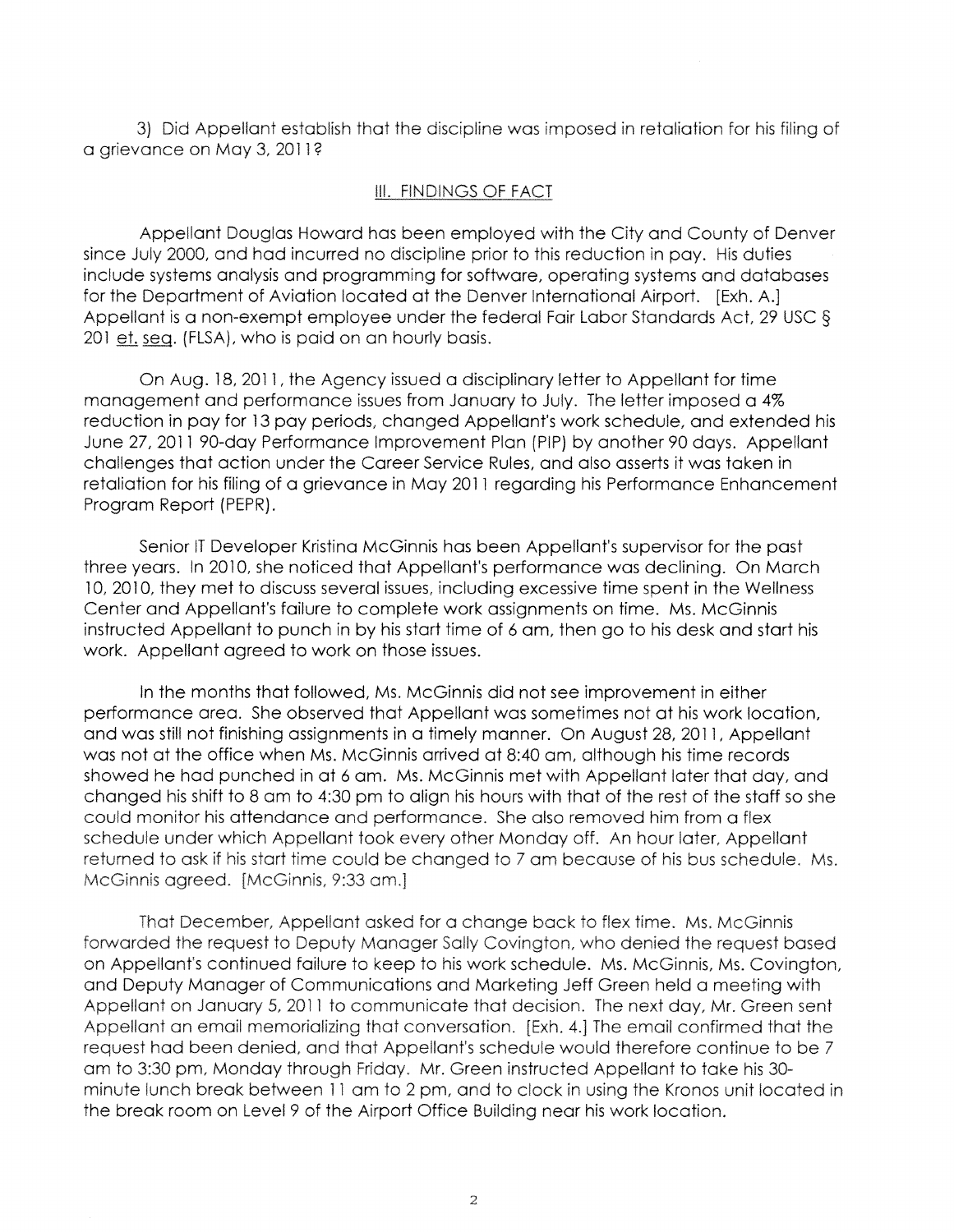Please stick to your  $7 - 3:30$  schedule. As we discussed in the meeting yesterday, we are willing to work with you to temporarily **flex** a schedule or make time up **here** and **there** if you must attend appointments that cannot **be** made outside your regular hours. **This will** need to be discussed and agreed **upon** with as much advance notice. If you require a full day out of the office, please plan to use sick, vacation (only if you request it in advance) or other time that you have available.

#### [Exh. **4.]**

Appellant received and read the email, but inadvertently deleted it. [Exh. 6-1.] Between that meeting and his April performance review, Appellant sometimes complied with the order to punch in on Level 9, but more often clocked in on Level 4. He continued to arrive late and alter his schedule. [Exh. 5-1 to 5-6.J

On April 19, 2011, Appellant was given a below expectations performance rating based in part on his continued attendance issues. [Exh. A-3.] In his response to the PEPR, Appellant stated that he was consistently arriving early, with the exception of one isolated incident in August 2010. [Exh. 8-5.] Appellant filed a grievance of this PEPR on May 3, 2011. At the grievance meeting with Ms. McGinnis, Mr. Green, Ms. Covington and Human Resources personnel, Appellant stated that he had been blindsided by the rating. Ms. McGinnis was surprised by that statement, since they had been discussing his time management and performance issues for the past year, and she had changed his schedule in order to assist him. [McGinnis, 9:26 am.] The Agency's written grievance response noted that his supervisors had communicated attendance and performance expectations to Appellant in March, August, and December of 2010 and again in January 2011. In answer to the concerns raised in the grievance, the Agency agreed to have a team meeting facilitated by Human Resources to provide him clarity about his performance standards, and assist with the development of a Performance Improvement Plan (PIP) "to help and support you with future and sustainable success in your performance." [Exh. C-1.] The rating was not changed as a result of the grievance, and Appellant did not pursue the matter further under Career Service Rule 18.

The Agency audited Appellant's time records for the period January 1 to June 8, 2011. The audit found he had left the Wellness Center on Level 4 a few minutes after his 7 am start time on 49 occasions, and left a minute or two before 7 am **six** other times, indicating according to the Agency that he could not have arrived at his desk several floors away by his 7 am start time on those days. The audit also showed that Appellant took long lunch breaks on six days, and punched in at the loading dock 40 times.

On March 23, 2011, Mr. Green observed appellant arriving at the office at 7:40 am after having punched in at the loading dock shortly after 7 am. On April 11<sup>th</sup>, Mr. Green noted Appellant's arrival at 7:30 am, although his Kronos showed he had clocked in at 7:03 am at the loading dock. [Exh. 5-5, 5-6.] On June 17th, Appellant clocked in at 5:53 am, left his work location at 6:42, and returned at 7: 14 am. [Exh. 5-11.] Badge history information for that day indicates that Appellant was at his work location on Level 9 from 5:51 to 6:42, went to Level 4 from 6:43 to 7: 14 am, and returned to Level 9. [Exh. 5-30.] In response to Mr. Green's inquiry the following Monday about how he had spent the first 90 minutes on June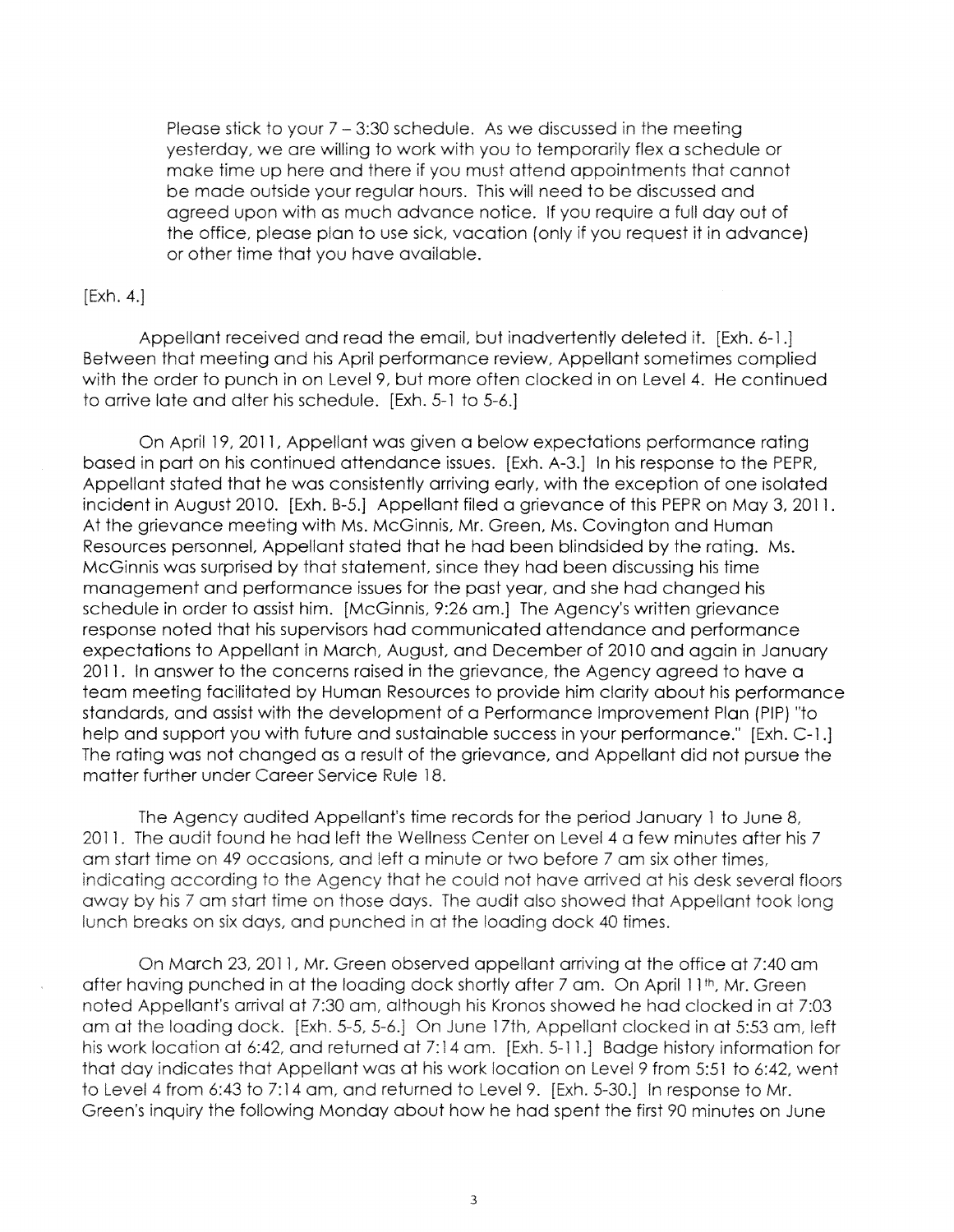17th, Appellant told him he was on the phone and working on emails with the door closed. [Green, 12:00 pm.] A videotape of the Level Four elevator door shows that Appellant entered the elevator in a checked shirt at 5:50 am, emerged from the elevator at 6:44 am in workout clothes carrying a backpack, and reentered the elevator in the checked shirt with wet hair at 7:14 am. [Exh. 7.] Mr. Green concluded that Appellant had not been complying with his supervisors' instructions to abide by his scheduled work hours.

On June 23, 2011, the Agency implemented a 90-day PIP directed at improving Appellant's time management and communications in several concrete areas. The PIP prohibited Appellant from changing his work hours without prior approval, spending work hours in the Wellness Center, and punching in at the 4<sup>th</sup> floor rather than at his 9<sup>th</sup> floor work location. Appellant was also ordered to respond to emails and meeting invitations in a timely manner, and advised that he must set up an out-of-office response when absent for more than one day. [Exh. 3.J As a result of the below expectations performance review, Appellant was removed from the Snow Team and the opportunity to overtime pay that duty provided during airport snow emergencies.

Ms. McGinnis met with Appellant every 30 days during the PIP period. Appellant continued to adjust his schedule without advance notice to his supervisor. [McGinnis, 9:50 am.] During 11 days in July, Appellant was late by between one and six minutes, for a total of 37 minutes. [Exhs. 5-10, 5-12, 5-35, 5-38.] On July 7<sup>th</sup>, Appellant replied to a client's inquiry about a project by stating that he did not have proper access to their programs, and that his supervisor had not allowed him enough time to do the work. He also inquired about the availability of a full-time position with the client to do the programming functions. [Exh. 11.] The Agency countered that Appellant was given four months to perform the work, and that the message to the client "appears to be insubordination toward your supervisor." [Exh. 1-5.]

On July 25, 201 l, the Agency served a pre-disciplinary letter on Appellant based on the above allegations. Appellant responded that he had mistakenly deleted the January  $6<sup>th</sup>$  email, and did not recall the details of the cited time infractions. He added that his punch-ins at the loading dock were the result of habit based on Ms. McGinnis' prior permission to do so, but that he has corrected the situation. He stated that his inaccurate time reporting on June 20<sup>th</sup> may have been the result of a toothache. "I was in my office the first 50 minutes and wasn't logging my time. I must have went to my locker to get something then went to the bathroom to freshen up a bit." Appellant stated that he believed the Kronos rounding rule gave him seven minutes in either direction within which to punch in and still be considered on time. [Exhs. 6, E.]

On August 18, 2011, the Agency issued the disciplinary letter imposing the pay reduction, changing his schedule and extending his PIP for 90 days. [Exh. l .]

At the hearing in this appeal, the parties stipulated that the 11 late incidents in July stated in the disciplinary letter did occur, and that all late arrivals were within the 7-minute punch margin. [Exhs. 1-4; E.] Appellant did not deny the specific allegations of time and attendance violations, but testified that they were inadvertent or minor, and that other employees were allowed to come and go at will. The Agency responded that Appellant was treated differently on time and attendance issues because he is the only hourly employee in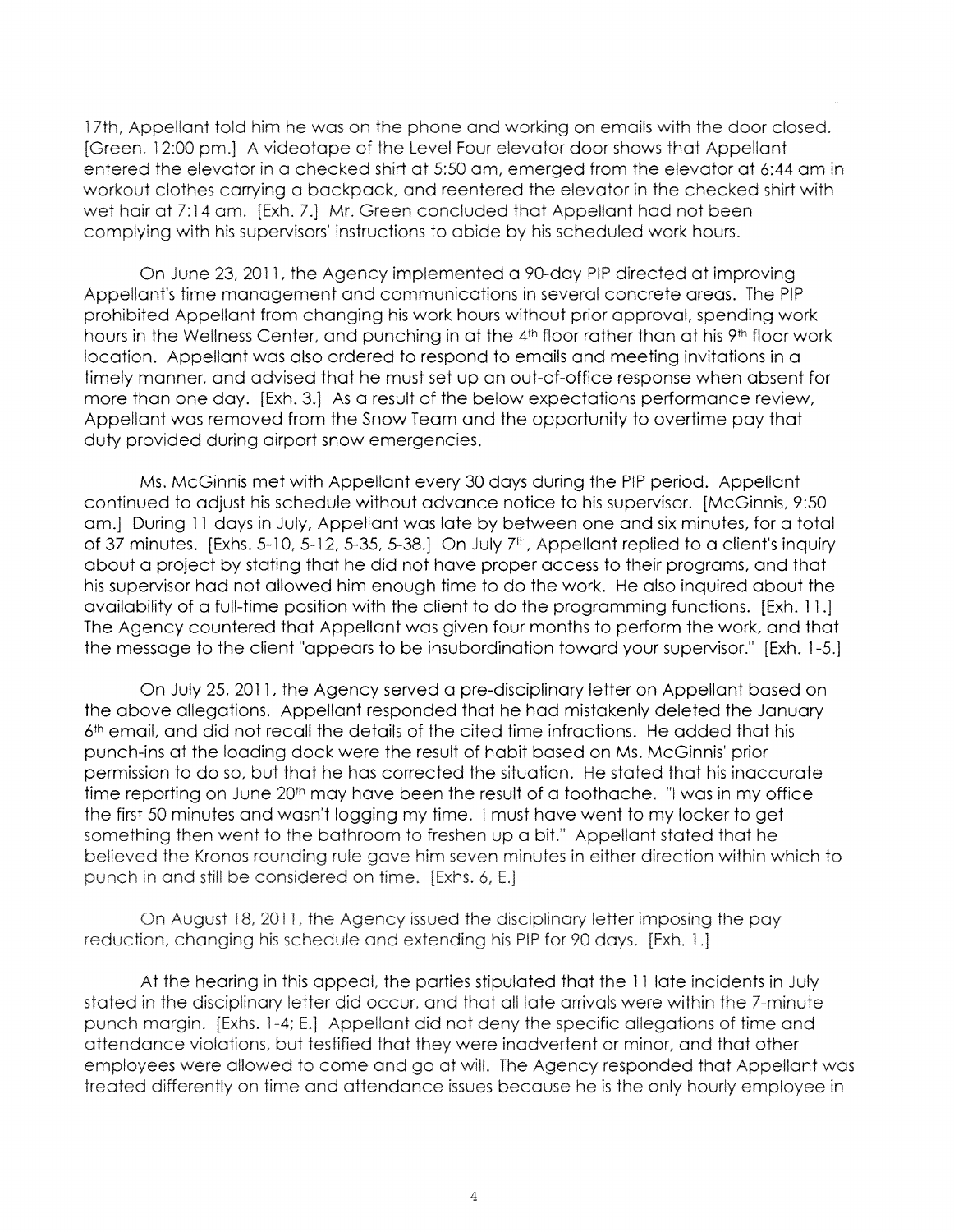the unit, and was thus required to record and work 40 hours to avoid the payment of overtime under the FLSA. [Green, 2:50 pm.]

Appellant argued in mitigation that his PEPR was delayed and that the Agency held no monthly meetings to review his performance under the PIP. Both Mr. Green and Ms. McGinnis testified that the PEPR process was delayed for all employees that year due to a CSA-wide change in PEPR procedures, and that they met with him at least three times to review his compliance with the terms of the PIP. [McGinnis, 9:50 am; Green, 12:23 pm.]

# IV. ANALYSIS

In appeals of discipline brought before the Career Service Hearing Office under CSR § 19-10, an agency bears the burden to prove by a preponderance of the evidence that the conduct violated the Career Service Rules as alleged in the disciplinary letter. An agency must also establish that the penalty is within the range of discipline that can be imposed by a reasonable administrator under the circumstances. See Adkins v. Division of Youth Services, Dept. of Institutions, 720 P.2d 626, 628 (Colo.App. 1986). Appellant has the burden of proof as to his claim of retaliation. In re Gallo, CSA 63-09, 3 (CSB 3/17/11).

# 1. Neglect of duty under § 16-60 A.

An employee violates this rule when he fails to perform a job duty he knows he is supposed to perform. In re Compos et al, CSA 56-08, 2 (CSB 5/21 /09}. The Agency claims that Appellant was negligent in failing to punch in at his Level 9 work location on 40 occasions, despite written instructions to do so. Appellant's supervisors ordered him in January 2011 to clock in on Level 9 to ensure that he was at his workplace at his scheduled start time, and repeated that order in his June PIP. [Exh. 4.] This order was reasonable given Appellant's pattern of clocking in on Level 4 and spending time in the Wellness Center during his work hours before reporting to his work location.

The Agency proved by contemporaneous computer-generated records that Appellant clocked in at the loading dock on 55 occasions from January 6 to June 16, 2011. [Exhs. 5-1 to 5-9.] Appellant conceded that he continued to clock in at the loading dock out of habit. The Agency therefore established that Appellant neglected his job duty to comply with Agency time and attendance requirements by virtue of his failure to clock in at his work locations. See e.g. In re Abbey, CSA 99-09, 6 (8/9/10).

# 2. Carelessness in the performance of duties under § 16-60 B.

An employee performs his duties carelessly in violation of this rule when he is heedless of an important work duty, resulting in potential or actual significant harm. In re Mouniim, CSA 87- 07, 5 (7/10/08). The Agency here alleges that Appellant carelessly performed his duties because he was late on numerous occasions, clocked in at the loading dock instead of his work location, and altered his work schedule eight times between January 7 and June 20, 2011. While this conduct may violate other rules, it does not establish poor performance of a work duty.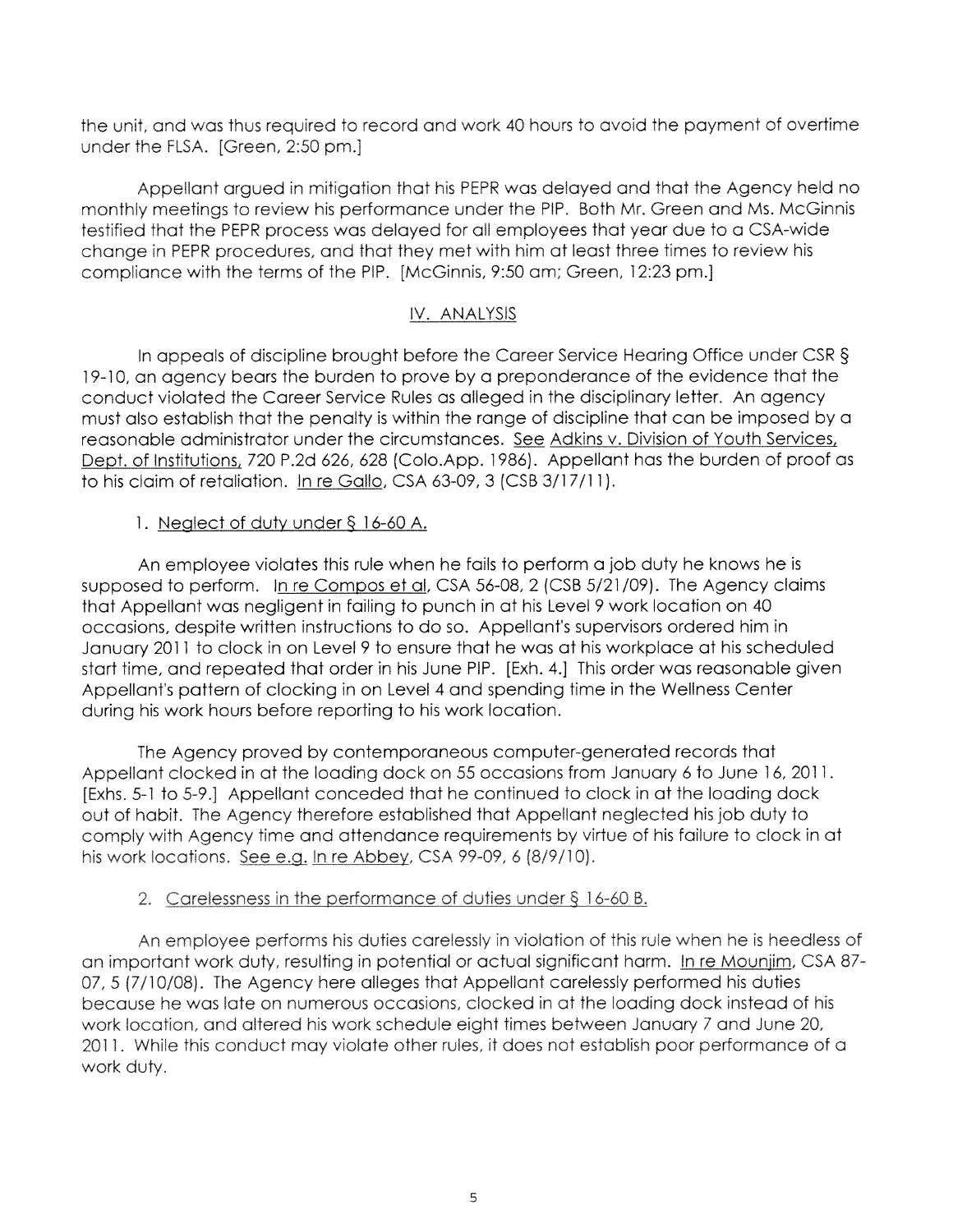### 3. Dishonesty, including lying to supervisors regarding official duties, CSR § 16-60 E.3.

An employee violates this **rule** by making a knowing misrepresentation within **the**  employment context. In re Mounjim, CSA 87-07, 5-6 (CSB 1 /8/09). The Agency claims that Appellant lied by telling his client, Mike Carlson at Airfield Operations Group, that his supervisor had not given him enough time to work on its computer-based training project. There is no dispute that Ms. McGinnis had made the AOG project a part of Appellant's job duties. [Exh. 11.] Appellant adequately explained his email statement at the pre-disciplinary meeting: "Kristina did give me time to work on the project in June and I completed changes. However, there is much more work to do on this program than initially thought [based on] shockwave issues and the need for a 32bit machine to do the testing on." [Exh. 6-2.] The Agency did not present any evidence that Appellant's detailed explanation was inconsistent with the facts. Therefore, I find that Appellant did not make a knowing misrepresentation to the client, in violation of this rule.

The Agency also claims Appellant was dishonest to his supervisor on June 20, 2011 when he emailed Mr. Green that he was working in his office the first 90 minutes of his work day on June 17th. [Exh. 1-3; Green, 11:39 am.] The badge records partially support Appellant's statement to his supervisor, as it appears Appellant was on Level 9 (Door AOB9) from 5:51 to 6:42 am. [Exh. 5-30.] However, the video showing Appellant in workout clothes and wet hair supports a finding that Appellant spent the next 30 minutes in the Wellness Center on Level 4. [Exh. 7.] Appellant's testimony and response to the pre-disciplinary letter that he only retrieved something from his locker and washed his face are inconsistent with his change in appearance and the amount of time he spent on Level 4, as confirmed by the video and his badge records. [Exhs. 7; 5-30.] Thus, I find that Appellant made a knowing misrepresentation in violation of this rule when on the following Monday he told his supervisor he had been working during that time.

#### 4. Failure to comply with lawful orders in violation of § 16-60 J.

An employee violates this rule by willfully failing to obey a reasonable order. In re Sawyer and Sproul, CSA 33-08, 9 (1/27/09). The Agency's proof under this rule is based on Appellant's noncompliance with the January 6<sup>th</sup> email and his June PIP. The email ordered him to clock in at Level 9, restrict his lunches to 30 minutes, use the Wellness Center off the clock, and "stick to your 7 - 3:30 schedule." [Exh. 4.] The June PIP repeated the orders to clock in on Level 9 and get permission before changing his work hours. [Exh. 3.]

The Agency asserts that Appellant disobeyed these orders by continuing to clock in at the loading dock, repeatedly arriving late for work, taking long lunches on seven occasions, absenting himself from his duty station on June 17, and adjusting his schedule without permission eight times from January to June 2011 .

Appellant admits he understood the instructions given at the January 5<sup>th</sup> meeting, and received the follow-up email the next day that summarized this discussion. [Appellant, 11 :58 am.] The fact that he inadvertently deleted the email does not alter the fact that the orders were communicated and that he understood them. Appellant testified that he was making an effort to comply and adapt to his new schedule.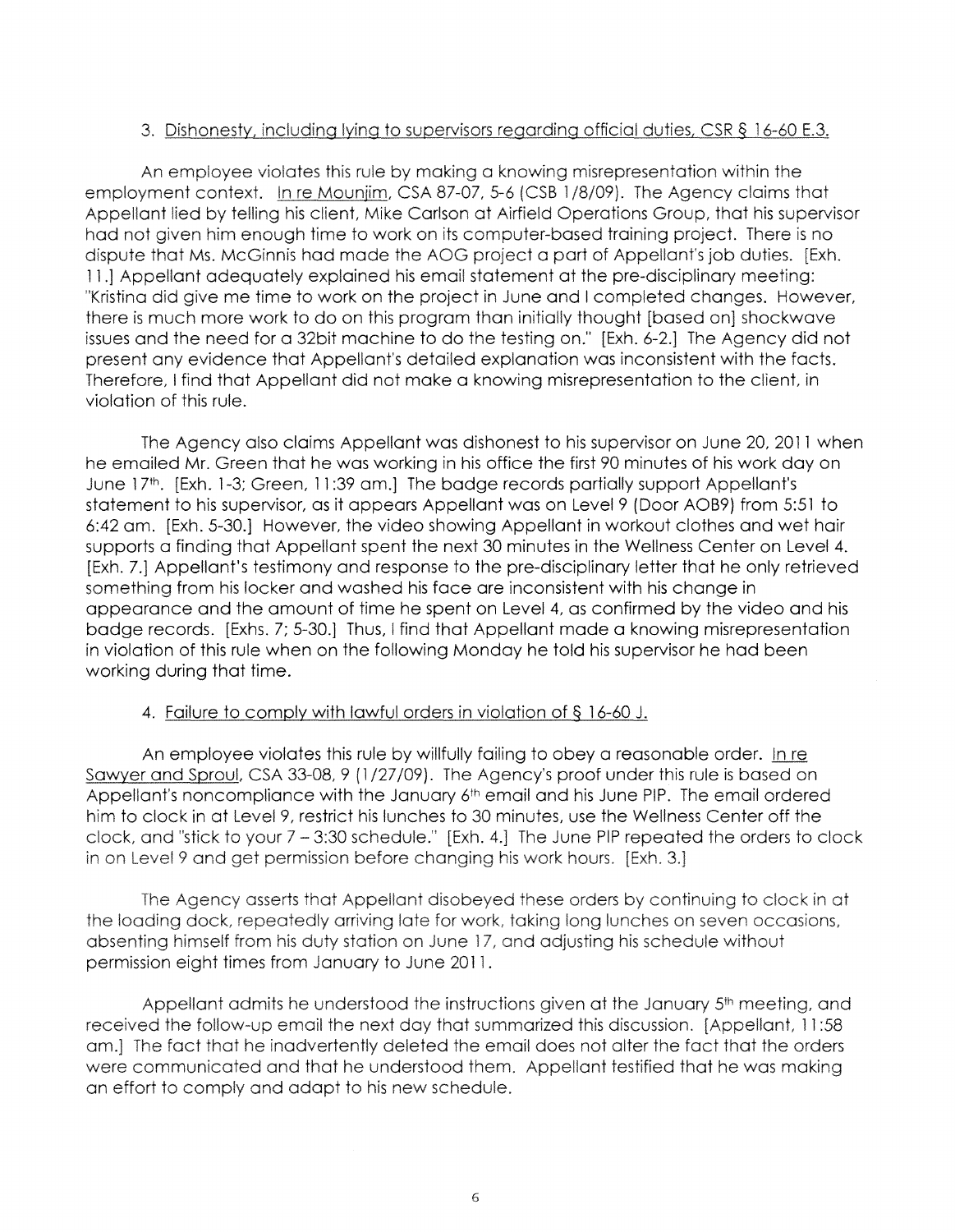Appellant was on notice of **his** supervisors' concerns about his **time** and **attendance**  practices since March 2010, ten months before he was first ordered to clock **in** on Level 9. **His**  testimony that his noncompliance was **the** result of habit rather than intent is belied by the fact that he often complied for days, then went back to using Level 4 to clock **in.** Between January 6 and June 16, 2011, Appellant punched in at the loading dock **55** times, almost as often as he punched in at Level 9. [Exh. 5-1 to 5-12.) **In** January, Appellant complied on all but six days. From early February to mid-May, Appellant used Level 4 twice as much as he used Level 9, then reversed this pattern of usage from **late** May to July. [Exh. 5-3 to 5-12.] These facts support a conclusion that Appellant was acting out of choice rather than habit. I find that Appellant willfully failed to comply with his supervisors' January 2011 order to clock in on Level 9, in violation of CSR§ 16-60 J.

The remaining allegations relate to other time and attendance issues. The Agency proved that Appellant violated its January 2011 order to comply with his established work schedule by taking long lunches on seven separate days, spending 30 minutes at the Wellness Center during his work hours on June 17, and adjusting his schedule without permission eight times from January to June 2011, and Appellant did not dispute that proof. [Exh. 5.] The sheer number of attendance violations over the six-month period indicates that Appellant violated this rule by intentionally ignoring the January order prohibiting long lunches, unauthorized schedule changes, and work time spent at the Wellness Center. However, I do not find that Appellant's 11 late arrivals in July by a few minutes prove an intentional disobedience to the order, since such small delays may just as easily be caused by inadvertence or factors beyond Appellant's control.

## 5. Failing to meet established standards of performance under § 16-60 K.

An employee violates this rule when an agency clearly communicates a specific standard of performance, and the employee fails to meet that standard. In re Bernal, CSA 54- 10, 11 (3/11 /11 ); In **re** Mestas et al., CSA 64-07, 19 (5/30/08).

The Agency relies on the June 23, 2011 PIP expectations of time management, communication, and work performance as the established standards at issue here. However, only two incidents in that letter occurred after the date of the PIP: the July 7<sup>th</sup> email to Mr. Carlson, and the 11 incidents of tardiness from July 6 to 21, 2011.

**The communication** standard **requires** Appellant to **actively** manage his emails to ensure **work flow, and requires him to keep clients advised of his progress and anticipated completion times. Appellant argues that the July** 7th **email did not violate this communication standard because he** was **appropriately responding to a client's inquiry by** explaining **his time and** access **limitations. [Exh.** 11.J The **email did** advise **the client of factors affecting his ability to** complete the project, and therefore does not breach the communication standards set forth in his PIP. For that same reason, it also does not violate the work performance standard.

Appellant does not deny that he was **late on the** eleven **July** days **listed** in the disciplinary letter. **This frequent** tardiness **violates the clear** terms of his PIP to "begin working at your desk at 7 am." **[Exh.** 3-2.] In that respect, Appellant violated this rule by **failing** to adhere to his time management performance standard.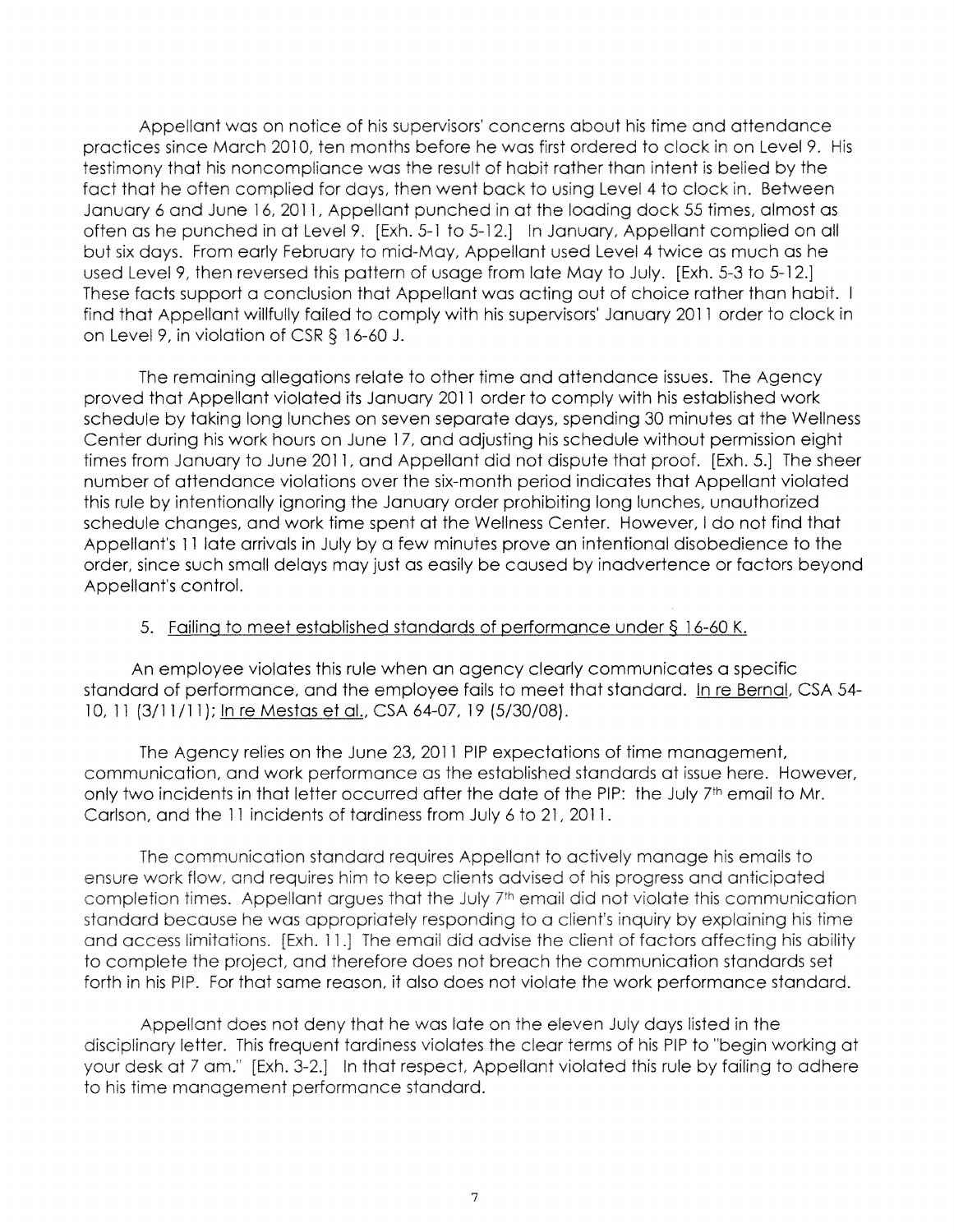## 6. Failure to maintain satisfactory work relationship under§ 16-60 0.

This rule is **violated by** conduct an **employee** knows or reasonably should know will harm or significantly impact a working relationship. In re Burghardt, CSA 81-07, 2 (CSB 8/28/08). Mr. Green testified that the discipline was based on Appellant's failure to adhere to orders, which impacted the team. The Agency presented no evidence that Appellant's attendance issues affected his ability to maintain satisfactory working relationships with co-workers, other City employees or the public, and therefore failed to establish a violation of this rule.

## 7. Unauthorized absence from work, CSR § 16-60 S.

This rule is violated by an absence that is unauthorized under a departmental or career service rule. In re Dessureau, CSA 59-08, 8 (1/16/08). The Agency contends that Appellant was absent without authorization in contravention of this rule when he clocked in at the wrong Kronos location, contrary to his supervisor's order. This rule must prohibit different conduct than simple tardiness, or it would be duplicative of § 16-60 T. The Agency presented no testimony or evidence as to his payroll or attendance that shows an unauthorized absence in violation of this rule.

## 8. Reporting to work after the scheduled start time,§ 16-60 T.

The Agency claims that Appellant violated this rule when he clocked in on Level 4 after the start of his shift on 49 occasions from January 1 to June 8, 2011, and six times when he left the Wellness Center one or two minutes before the start of his shift. As to the latter, Mr. Green conceded that the elevator ride from Level 4 to Level 9 could take as little as one minute. [Green, 1 :20 pm.] Based on this evidence, I do not find the allegation of tardiness was proven based on the six incidents when Appellant left the Wellness Center at 6:58 or 6:59 am. However, the 49 incidents of clocking in after 7 am five floors below his work location clearly establish that Appellant violated this rule on those occasions.

The Agency also claimed Appellant was late 11 times in July, as shown by his time records. [Exh. 5-10, 5-12.] Appellant does not deny that these records are accurate and that he punched in after 7 am on those dates, but counters that most of them were within the seven-minute rounding rule, and therefore he was not late. The rule permits an employee to be paid for a full shift even if the punch occurred seven minutes before or after the shift start and end times. However, "[r]ounding has no bearing on the employee's regularly scheduled **work** times nor does it have bearing on early or late indicators in the employee's timecard." [Exh. E.] ''Reporting to work after the scheduled start time of the shift" is a violation of CSR § 16-60 T. The Agency proved that Appellant violated this rule by 49 late punch-ins from January to June, and 11 late arrivals in July.

## 9. Unauthorized performance of overtime, § 16-60 U.

The Agency claims that Appellant performed unauthorized overtime on four occasions: January 7 (25 minutes), February 3 (30 minutes), June 13 (24 minutes), and June 17, 2011 (67 minutes). Appellant did not respond directly to this allegation, but testified that he had previously been allowed to make up any time he missed as long as it did not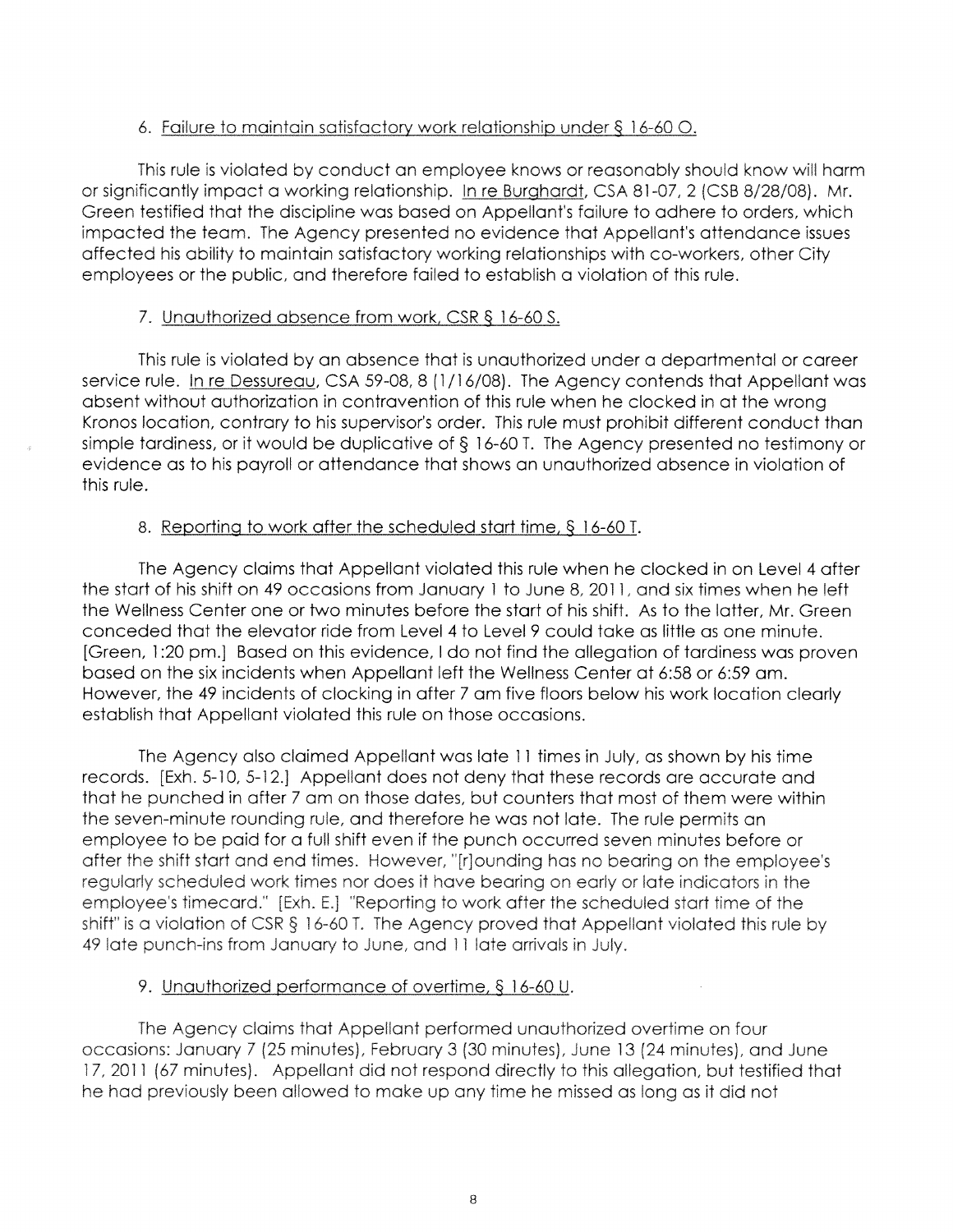**exceed** 40 hours. **The** Kronos punch records confirm that Appellant was not simply making **up** time on these four days, but that he worked more than eight hours in the amounts indicated, without permission from **the** Agency. [Exhs. 5-1, 5-3, 5-11.J Therefore, the evidence showed that Appellant violated **this** rule on **the** above dates.

#### 10. Appropriateness of Disciplinary Action

In evaluating the appropriate degree of discipline, an agency must consider the severity of the misconduct, an employee's past employment and disciplinary history, and the penalty most likely to achieve compliance with the rules. CSR§ 16-20. An agency's determination of penalty must not be disturbed unless it is clearly excessive, or based substantially on considerations not supported by the evidence. In re Owens, CSA 69-08, 8 (2/6/09); Adkins v. Div. of Youth Services, 720 P.2d 626 (Colo.App. 1986).

The evidence established that Appellant violated six disciplinary rules because of his failure to adhere to his supervisors' orders and dishonesty relating **to** time and attendance issues over a lengthy period of time, despite clear notice of the issues and numerous warnings. Mr. Green testified that his decision was strongly influenced by the persistence of Appellant's attendance issues over time despite the Agency's many efforts to assist Appellant in correcting this pattern of behavior. Mr. Green was persuaded that only serious discipline would achieve the desired result despite the lack of prior discipline because of Appellant's dishonesty in concealing his absence from the workplace on June 17<sup>th</sup>, and his observed absence from his work location after clocking on other occasions, causing Mr. Green to lose trust in his ability to report to his supervisors with honesty. Mr. Green decided that a temporary reduction of pay was more appropriate than a suspension because the former would allow Appellant to continue to work on projects needed by the Agency. I find that the Agency reasonably considered the seriousness of the misconduct in light of the Agency's business needs and the employment relationship, including Appellant's past employment and disciplinary history, consistent with the principles of progressive discipline.

#### V. RETALIATION CLAIM

Finally, Appellant argues that the discipline and his removal from the Snow Team were imposed in retaliation for his May 2011 grievance. Mr. Green testified that an employee who receives a below expectations performance review was ineligible to participate in snow **removal** based on **Agency policy. [Green,** 2:51 **pm.] Appellant did not** dispute **this evidence.** 

**As to the allegation that the grievance led to the discipline, Appellant presented only his testimony that "[i]t** sure seems **like it." [Appellant,** 2:16 **pm.] However, the chronology indicates that the discipline** arose **from Appellant's continued failure to** abide by **time and**  attendance orders and policies for almost 18 months after his first warning. **The** pre-disciplinary letter was not issued until three months after Appellant's grievance was filed, and was preceded by Appellant's failure to comply with his June **23rd** PIP. The discipline was not **punitive** in degree, but was tailored to the misconduct: it reduced his salary rather **than** forcing even **further** absences by a suspension, changed his work schedule to assist him in complying with **the** rules, and extended his PIP to **give** further reinforcement to the attendance standards.